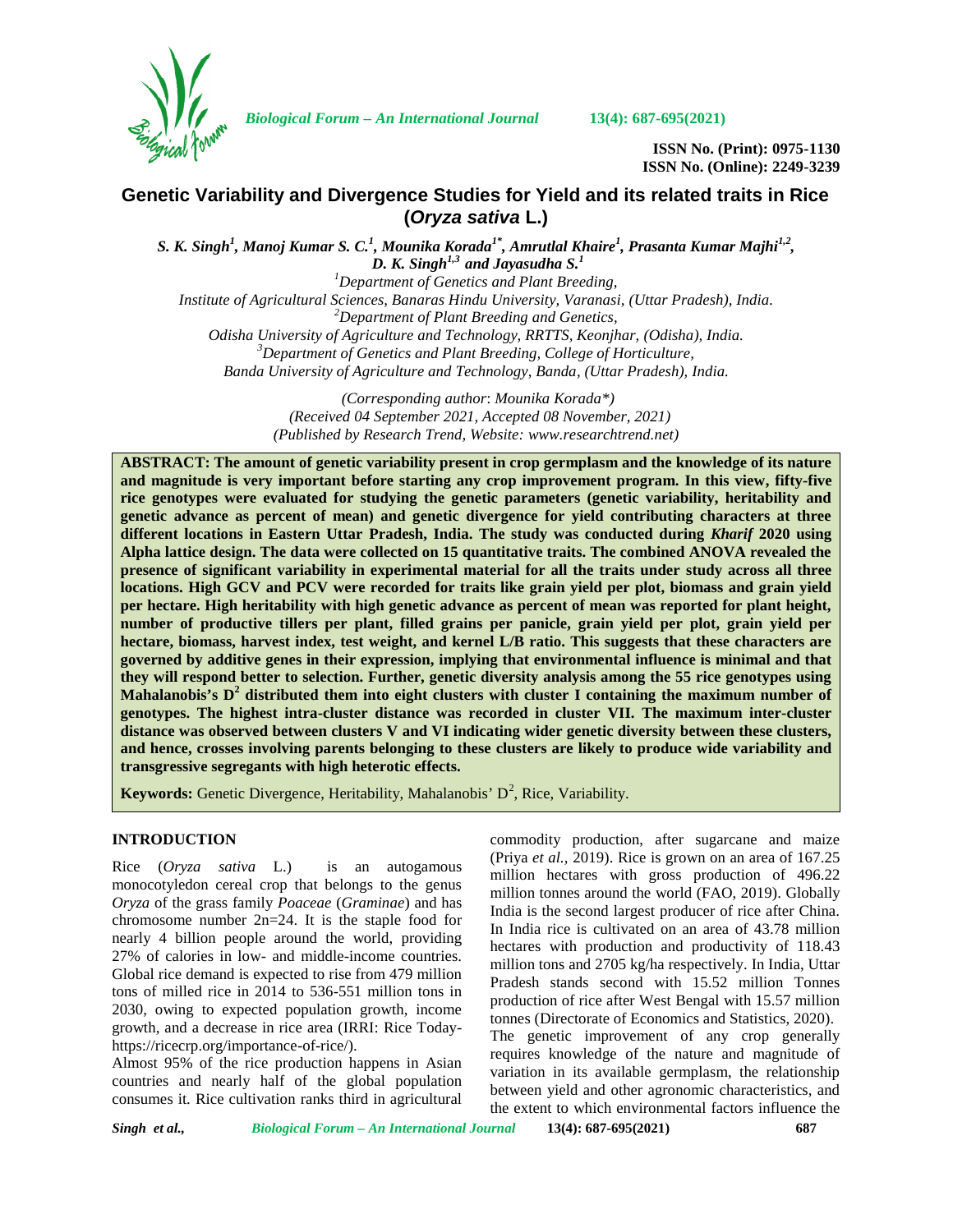expression of these traits (Edukondalu *et al.,* 2017). Therefore, studying various genetic parameters *viz*., genetic variability, heritability and genetic advance is of preliminary importance. Genetic variability among the traits is necessary for breeding and in selecting the desirable genotypes. Heritability can be used to assess the degree of transmissibility of desired traits to progenies during the breeding process (Sabesan *et al.,* 2009). The genotypic coefficient of variation coupled with estimates of heritability would provide an accurate picture of the amount of genetic advance to be expected from a selection (Jayasudha *et al.,* 2010).High heritability coupled with high genetic advance would be a more useful tool in predicting the resultant effect in the selection of best genotypes for yield and its components. Previous studies of Sumanth *et al.,* (2017), Behera *et al.,* (2018), Kujur *et al.,* (2019), Rahman *et al.,* (2019) and Panda *et al.,* (2020) and on rice showed the existence of considerable variability among the genotypes and a wide genetic variation in rice populations

Genetic diversity is vital in plant breeding as progeny from divergent parents tend to exhibit superior heterosis and provide a wide-ranging spectrum of variability in segregating generations. Hybridization among different genotypes and handling of their segregants is the most common and effective means of generating variability (Singh *et al.,* 2019). The assessment of genetic diversity between and within groups or clusters is important for the proper selection of parents and for the better search

of heterosis (Arunachalam, 1981). The success of genetic diversity results were reported by many scientists. Keeping this in view, the present investigation was carried out to study various genetic parameters and genetic diversity among 55 rice genotypes across three different locations.

## **MATERIAL AND METHODS**

## *A. Plant material and layout*

Fifty-five rice genotypes including five checks *viz.,*HUR-105 (LC-1), BRR Dhan 64, DRR Dhan 48, MTU1010, Sambha Mahsuri were evaluated during *Kharif-*2020 at three locations of Eastern Uttar Pradesh *viz*., 1. Agricultural research farm of Banaras Hindu University, Varanasi2. Bhikaripur, Varanasi district and 3. Rampur, Mirzapur district. The experimental material used in the present study was obtained from IRRI South Asia Hub, Hyderabad, and is presented in Table 1. The field experimentation of this material was conducted using an Alpha Lattice Design with three replications across all three locations. Each replication consists of 5 blocks with 11 plots each. 21 days old seedlings of each genotype were transplanted to the main field with a spacing of 20 x 15 cm between the rows and plants within a row.

All the regular agronomic practices and plant protection measures were followed in all three experimental locations to ensure uniform, healthy and stable crop growth.

|  |  |  |  | Table 1: List of fifty-five rice genotypes used in the present study. |  |
|--|--|--|--|-----------------------------------------------------------------------|--|
|  |  |  |  |                                                                       |  |

| Sr. No.        | Genotype       | <b>Sl. No.</b> | Genotype       | Sl. No. | Genotype       |
|----------------|----------------|----------------|----------------|---------|----------------|
| 1              | HL19WS-33A-1   | 20             | HL19WS-33A-359 | 38      | HL19WS-33B-224 |
| $\overline{2}$ | HL19WS-33A-12  | 21             | HL19WS-33A-367 | 39      | HL19WS-33B-225 |
| 3              | HL19WS-33A-16  | 22             | HL19WS-33A-401 | 40      | HL19WS-33B-239 |
| $\overline{4}$ | HL19WS-33A-26  | 23             | HL19WS-33A-491 | 41      | HL19WS-33B-246 |
| 5.             | HL19WS-33A-39  | 24             | HL19WS-33A-589 | 42      | HL19WS-33B-249 |
| 6              | HL19WS-33A-40  | 25             | HL19WS-33A-604 | 43      | HL19WS-33B-252 |
| 7              | HL19WS-33A-49  | 26             | HL19WS-33A-625 | 44      | HL19WS-33B-317 |
| 8              | HL19WS-33A-51  | 27             | HL19WS-33A-628 | 45      | HL19WS-33B-324 |
| 9              | HL19WS-33A-59  | 28             | HL19WS-33B-2   | 46      | HL19WS-33B-359 |
| 10             | HL19WS-33A-60  | 29             | HL19WS-33B-6   | 47      | HL19WS-33B-361 |
| 11             | HL19WS-33A-61  | 30             | HL19WS-33B-36  | 48      | HL19WS-33B-369 |
| 12             | HL19WS-33A-66  | 31             | HL19WS-33B-43  | 49      | HL19WS-33B-405 |
| 13             | HL19WS-33A-133 | 32             | HL19WS-33B-75  | 50      | HL19WS-33B-439 |
| 14             | HL19WS-33A-135 | 33             | HL19WS-33B-77  |         | Checks         |
| 15             | HL19WS-33A-137 | 34             | HL19WS-33B-127 | 51      | Samba Mahsuri  |
| 16             | HL19WS-33A-139 | 35             | HL19WS-33B-128 | 52      | <b>MTU1010</b> |
| 17             | HL19WS-33A-232 | 36             | HL19WS-33B-171 | 53      | BRR Dhan 64    |
| 18             | HL19WS-33A-332 | 37             | HL19WS-33B-182 | 54      | DRR Dhan 48    |
| 19             | HL19WS-33A-358 |                |                | 55      | HUR 105 (LC-1) |

## *B. Morphological data*

Observations were recorded from five randomly selected competitive plants of each genotype in each replication for number of productive tillers per plant, plant height (cm), panicle length (cm), number of filled grains per panicle, spikelets fertility percent, harvest index, 1000-grain weight (g), kernel length (mm), kernel breadth (mm) and kernel L/B ratio. The data on days to 50% flowering, days to maturity, grain yield per plot (kg), grain yield per ha (kg) and biomass per plot (kg) were recorded on a whole plot basis.

*C. Statistical analysis*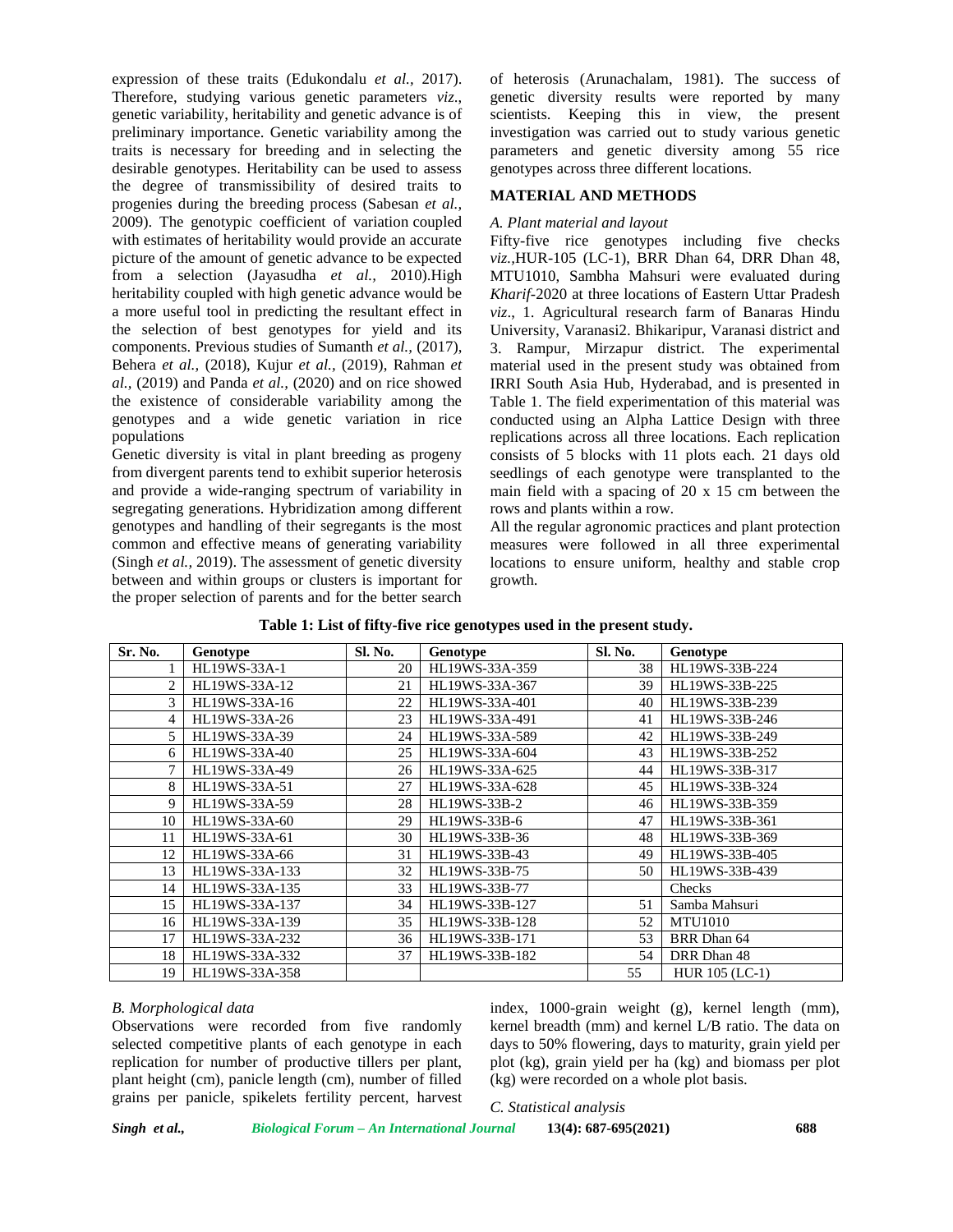The mean data for all the traits obtained from each replication was subjected to statistical analysis. Combined ANOVA of Alpha lattice design computed to test the significance as suggested by Patterson and Williams, 1976. Genotypic and phenotypic coefficients of variation were calculated by the method given by Burton, 1952 and heritability  $(h^2)$  in the broad sense was estimated by the formula specified by Hanson *et al.,* (1956). Genetic advance as percent mean was assessed for each trait under study using the formula stated by Johnson *et al*., 1955. SAS 2009 version was used for computing combined ANOVA of Alpha lattice Design and MS- Excel 2019 for estimating the genetic parameters.

According to Sivasubramanian and Menon (1973), the PCV and GCV are classified as low (<10%), moderate  $(10-20\%)$ , and high  $(> 20\%)$ . The heritability estimates were categorized into low (0 - 30%), moderate (30 - 60%) and high (>60%) as proposed by Robinson *et al*., 1949. GA percent mean values were categorized into low (<10%), moderate (10-20%), and high (> 20%) as given by Johnson (1955).

The analysis of genetic divergence was done using Mahalanobis's  $D^2$  statistic (1936). The grouping of genotypes into different clusters was done using Tocher's method as described by Rao, 1952. The procedure described by Singh and Choudhary (1977) was used to estimate the average intra and inter-cluster distances, cluster means, and contribution of different characters to total divergence. Genetic divergence analysis was done using INDOSTAT version 8.1.

## **RESULTS AND DISCUSSION**

The combined Analysis of Variance (ANOVA) revealed significant differences among the genotypes for all the characters across all three environments, indicating the presence of sufficient amount of genetic variability in the studied material (Table 2). It also showed that significant results existed for environments and genotype x environment, indicating that environments were different and the interaction between genotype and environment was present. However, the variation among blocks within the replication was insignificant.

| <b>Source of Variation</b> | <b>Environment</b> (E) | <b>Replication</b> | Genotype(G) | <b>Block(rep)</b> | E X G      | <b>Residuals</b> |
|----------------------------|------------------------|--------------------|-------------|-------------------|------------|------------------|
|                            |                        |                    |             |                   |            |                  |
| <b>Traits</b>              | $df=2$                 | $df=2$             | $df = 54$   | $df=12$           | $df=108$   | $df = 316$       |
| Days to 50% flowering      | 739.35**               | 6.22               | 354.06**    | 3.57              | $18.85**$  | 2.1              |
| Days to maturity           | 570.79**               | $8.37*$            | 349.97**    | 2.67              | $19.76**$  | 2.76             |
| <b>Plant height</b>        | 3667.38**              | 73.38              | 3315.48**   | 61.37             | $100.49**$ | 46.12            |
| No. of productive          |                        |                    |             |                   |            |                  |
| tillers                    | $40.46**$              | 0.41               | $14.77**$   | 0.17              | $4.91**$   | 0.15             |
| <b>Panicle length</b>      | 0.83                   | $14.11**$          | $31.8**$    | 0.85              | $4.01**$   | 1.33             |
| No. of Filled grains       | 5546.61**              | 165.54             | 4352.24**   | 58.6              | 643.46**   | 61.08            |
| Spikelet fertility %       | 916.68**               | 83.33              | $463.65**$  | 28.33             | $60.63**$  | 31.94            |
| Grain Yield per plot       | $0.5**$                | $0.01*$            | $0.21**$    | $\Omega$          | $0.04**$   | $\Omega$         |
| <b>Biomass</b>             | $6.78**$               | $0.17*$            | $2.48**$    | 0.05              | $0.39**$   | 0.04             |
| <b>Harvest index</b>       | 581.25**               | 7.24               | 152.61**    | 2.55              | $35.71**$  | 3.22             |
| <b>Test Weight</b>         | 31.09**                | 0.1                | 99.68**     | 0.11              | $5.87**$   | 0.08             |
| <b>Kernel Length</b>       | $0.28**$               | 0.01               | $3.37**$    | $\Omega$          | $0.16**$   | $\overline{0}$   |
| <b>Kernel Breadth</b>      | $0.56**$               | $\Omega$           | $0.26**$    | $\Omega$          | $0.02**$   | $\theta$         |
| <b>Kernel L/B Ratio</b>    | $2.94**$               | $0.01*$            | $1.68**$    | $\Omega$          | $0.1**$    | $\Omega$         |
| Grain yield per Ha         | 15299757.7**           | 249121.7*          | 6432955.2** | 69232.2           | 1131112**  | 59622.9          |

**Table 2. Combined ANOVA table showing mean sum of square for different characters in rice.**

\*\* Significant at 1% probability level \* Significant at 5% probability level

*A. Genetic Parameters (Variability, Heritability and Genetic Advance)*

In the present investigation, the variation among genotypes was estimated as the coefficient of variation. The phenotypic coefficient of variation (PCV) was marginally higher than the genotypic coefficient of variation (GCV) indicating the influence of environment on the expression of these traits in the genotypes (Table 3 and Fig.1). High GCV and PCV were recorded for traits *viz*., grain yield per plot, biomass and grain yield per hectare. The high GCV suggests that direct selection may be effective for such traits. These results are in conformity with those obtained for grain yield per plant and biological yield by Shukla *et al.* (2005) and Singh (2021) and for grain

yield per hectare by Islam *et al.* (2015). Moderate PCV and GCV were observed for characters like plant height, number of productive tillers per plant, number of filled grains per panicle, spikelet fertility percent, harvest index, test weight and kernel L/B ratio. These results were in accordance with the research findings of Singh, (2021) for spikelet fertility percent, test weight and kernel L/B ratio, Singh *et al.*, 2021 for plant height, number of productive tillers per plant and Barhate *et al.*, (2021) for number of filled grains per panicle, harvest index. Low PCV and GCV were observed for characters like days to 50% flowering, days to maturity, panicle length (cm), kernel length (mm) and kernel breadth (mm). The low estimates of GCV suggest that direct selection for such traits may be ineffective. The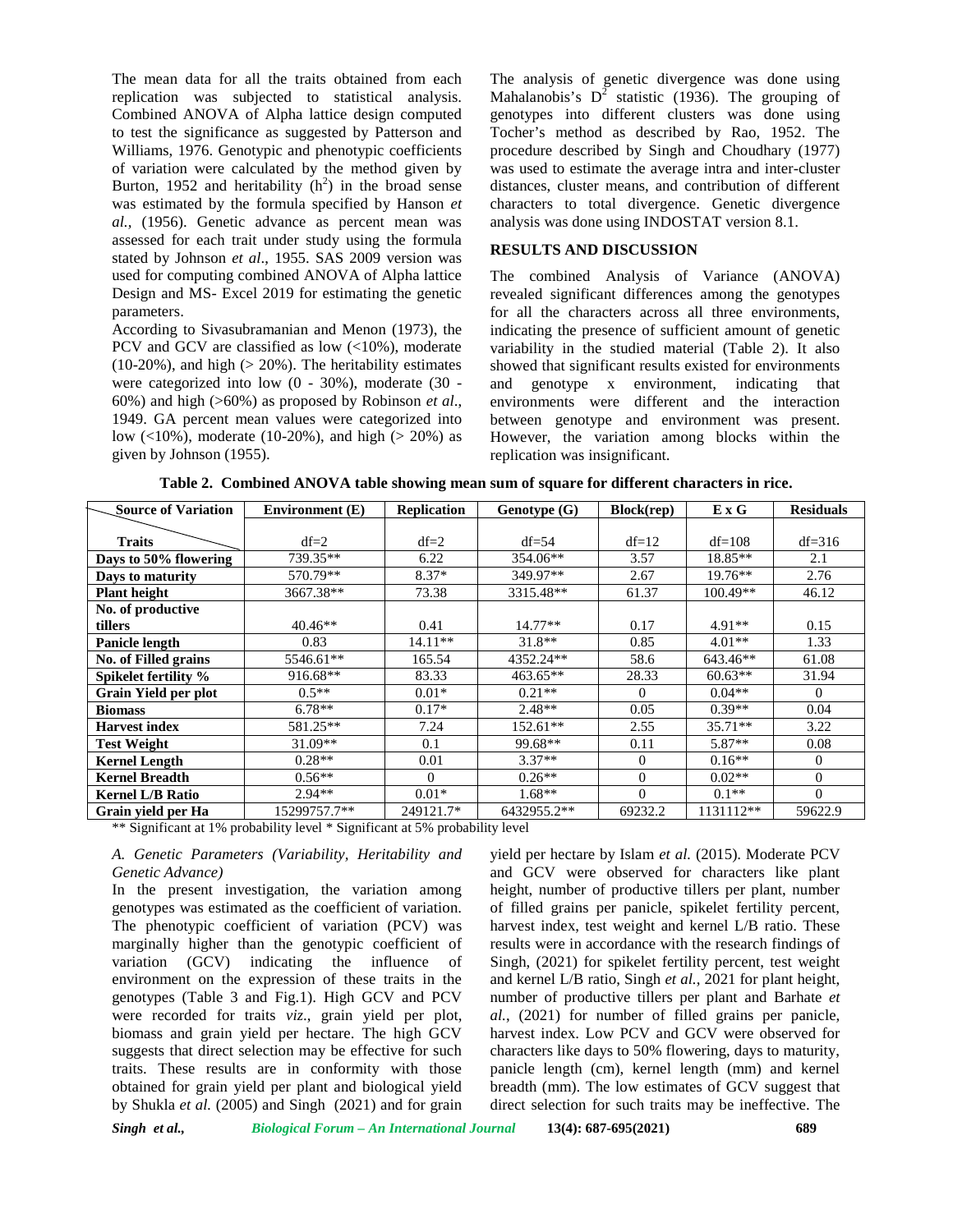results were in agreement with the findings of Srujana *et al*., 2017 for 50% flowering, days to maturity, panicle length (cm), and Singh, (2021) for kernel length (mm) and kernel breadth (mm).

Heritability of a genetic character is key in understanding its response to selection. In the present study, the heritability in broad sense varied from 58.37% (spikelet fertility percent) to 99.255% (1000 grain weight). High heritability was reported for all the characters viz., days to 50% flowering, days to maturity, number of productive tillers per plant, plant height (cm), panicle length (cm), number of filled grains per panicle, grain yield per plot (kg), grain yield per ha (kg), biomass per plant (kg), harvest index, 1000-grain weight (g), kernel length (mm), kernel breadth (mm) and kernel L/B ratio except spikelet fertility percent, which showed moderate heritability (Table 3). The results were similar to the research findings of Tuwar *et al.*, 2013, Dhurai *et al.,* 2014, and Keerthiraj *et al*., 2020.

Almost all studied characters had high heritability, suggesting that selecting for such traits based on phenotypic values could be effective. However, selection would be most effective if the character has a high heritability combined with high genetic advance (Johnson *et al*., 1955).

**Table 3: Estimates of variability, heritability and genetic advance as percent of mean for grain yield and yield traits in rice.**

| <b>Traits</b>            |         | Range          |                | <b>Coefficient of Variation</b> |        | <b>Heritability</b> | <b>GAM</b> |  |
|--------------------------|---------|----------------|----------------|---------------------------------|--------|---------------------|------------|--|
|                          | Mean    | <b>Maximum</b> | <b>Minimum</b> | $PCV($ %)                       | GCV(%) | $(h^2 bs)$ %        |            |  |
| Days 50% flowering       | 85.46   | 99.33          | 71.22          | 7.34                            | 7.14   | 94.65               | 14.31      |  |
| Days to maturity         | 109.02  | 122.89         | 94.56          | 5.76                            | 5.56   | 93.01               | 11.04      |  |
| <b>Plant height</b>      | 118.08  | 166.29         | 91.87          | 17.01                           | 16.01  | 88.56               | 31.03      |  |
| No. of tillers per plant | 8.86    | 12.43          | 6.28           | 12.6                            | 11.81  | 87.9                | 22.81      |  |
| Panicle length           | 23.87   | 27.32          | 19.86          | 8.8                             | 7.36   | 69.89               | 12.68      |  |
| No. of filled grains     | 108.87  | 174.5          | 62.76          | 19.98                           | 18.65  | 87.09               | 35.85      |  |
| Spikelet fertility %     | 78.03   | 89.54          | 49.29          | 11.23                           | 8.58   | 58.37               | 13.5       |  |
| Grain yield per plot     | 0.522   | 0.9            | 0.22           | 27.77                           | 26.47  | 90.81               | 51.95      |  |
| <b>Biomass</b>           | 2.29    | 3.52           | 1.26           | 22.67                           | 21.02  | 86                  | 40.16      |  |
| <b>Harvest index</b>     | 25.25   | 35.53          | 17.56          | 15.95                           | 14.27  | 80.13               | 26.32      |  |
| <b>Test weight</b>       | 21.74   | 29.14          | 13.9           | 14.91                           | 14.85  | 99.25               | 30.48      |  |
| <b>Kernel length</b>     | 6.22    | 7.92           | 4.97           | 9.67                            | 9.61   | 98.72               | 19.66      |  |
| kernel breadth           | 1.87    | 2.29           | 1.52           | 8.75                            | 8.68   | 98.48               | 17.75      |  |
| Kernel L/B ratio         | 3.35    | 4.35           | 2.37           | 12.58                           | 12.53  | 99.16               | 25.71      |  |
| Grain yield per Ha       | 2905.02 | 4987.04        | 1206.17        | 27.73                           | 26.42  | 0.9081              | 51.87      |  |



**Fig 1.** Genetic variability parameters (GCV, PCV, heritability (bs), and GA as % of mean) for 15 morphological traits in rice.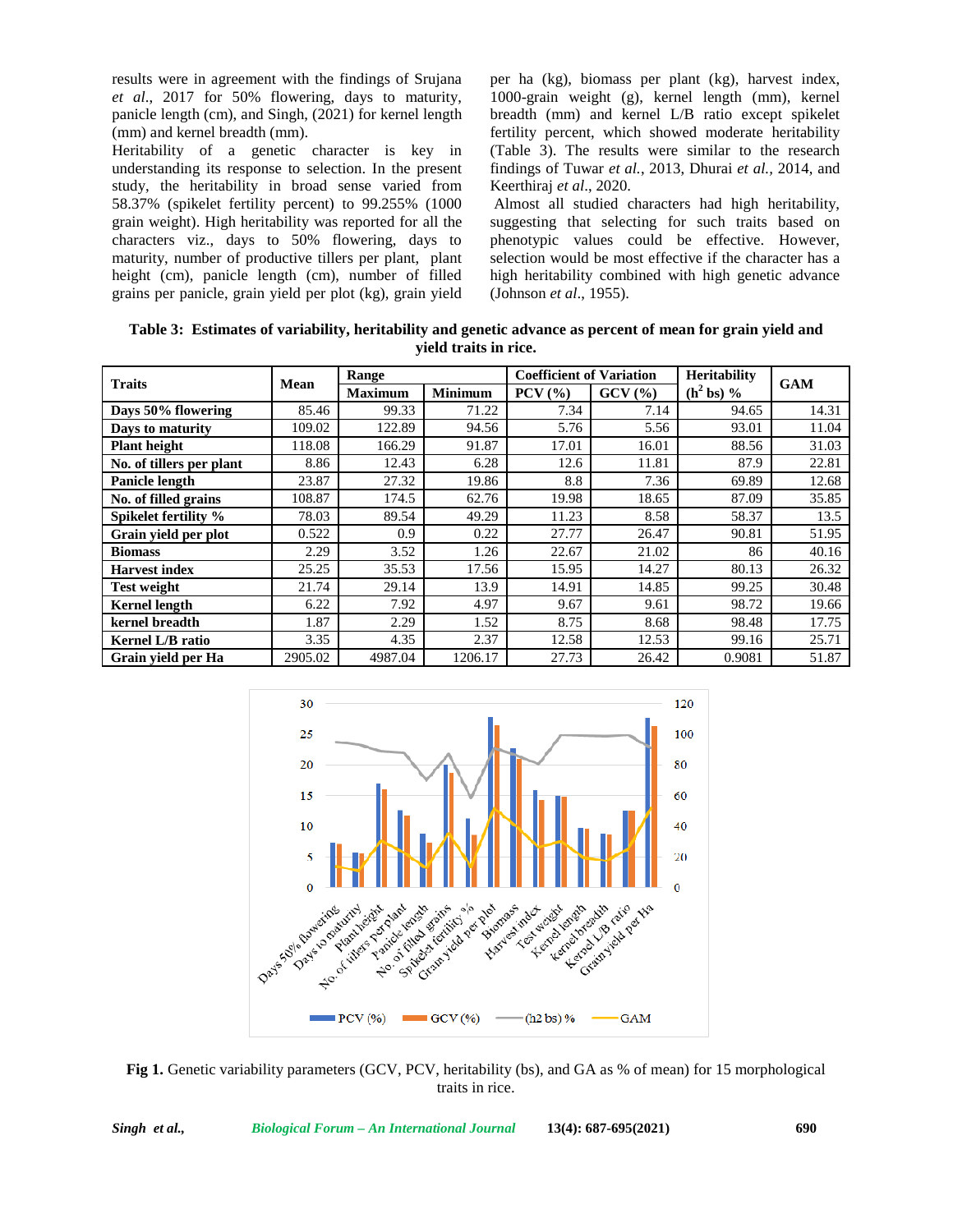High heritability with high genetic advance as percent of mean was reported for plant height, number of productive tillers per plant, filled grains per panicle, grain yield per plot(g), grain yield per hectare (kg), biomass, harvest index, test weight, and kernel L/B ratio (Table 3). This expression of these characters are governed by additive genes and hence environmental influence would be least, and thus they will respond better to selection. Similar results were found by Singh, ratio (Table 3). This expression of these characters are the 1 governed by additive genes and hence environmental divertifulne would be least, and thus they will respond lengt better to selection. Similar results were foun moderate genetic advance as percent of mean was observed for traits *viz.,* days to 50% flowering, days to maturity, panicle length, kernel length and kernel breadth. These consequences demonstrated that both additive and non-additive gene action predominate, implying that selection may be ineffective. The results were in accordance with the research findings of Dhurai *et al.*, (2014), Ashok *et al*., (2016) and Khaire *et al., et* (2017). observed for traits *viz.*, days to 50% flowering, days maturity, panicle length, kernel length and kerr breadth. These consequences demonstrated that bo additive and non-additive gene action predomina implying that select

## **Genetic Diversity:**

**Contribution of each character towards total**

**divergence.** Pivotal condensation method measured the degree of diversification and determined the relative contribution of all the 15 characters to total divergence and was presented in Table 6 and fig 2. Among all the characters included in the study, plant height showed the highest contribution (33.4%) towards total genetic divergence followed by test weight (15.08%), kernel length (14.01), days to 50% flowering (13.6%), number of filled grains per panicle (8.55%), kernel breadth (3.64%), panicle length (3.1%), spikelet fertility (2.76%) grain yield per plot (2.15%), kernel L/B ratio (1.82%) and biomass (1.48%). The characters like number of tillers per plant (0.34%) and harvest index (0.07%) showed negligible contribution towards total divergence. On the other hand, characters *viz*., days to maturity and grain yield per hectare showed no contribution towards total divergence. The traits *viz*., plant height, test weight, kernel length, days to 50% flowering and number of filled grains per panicle were the main contributors which accounted for 84.64 % of total genetic divergence. recent divergence. Fivorial condition method measured the contribution of degree of diversification and determined the relative<br>ide, contribution of all the 15 characters to total divergence<br>(kg), and was presented in Tab



**Fig. 2.** Percent contribution of each character to the total divergence.

**Clustering of genotypes.** The fifty-five rice genotypes **genotypes.**were grouped into eight different clusters using Tocher's method (Table 4) with the criterion that the **Int** intra-cluster average  $D^2$  values should be less than the inter-cluster  $D^2$  values and the distribution of 55 clust genotypes into eight clusters is at random. The maximum number of genotypes were grouped into cluster I (16 genotypes). Cluster II had 11 genotypes followed by Cluster VII with 8 genotypes, Cluster III with 7 genotypes and Cluster VI with 2 genotypes. Cluster V and VIII are solitary clusters with a single pres genotype in each. Kamlesh *et al.*, 2015 grouped 40 genotypes into 8 clusters and Singh *et al.*, 2019 grouped verage  $D^2$  values should be less than the and  $D^2$  values and the distribution of 55 clust into eight clusters is at random. The Intr n number of genotypes were grouped<br>(16 genotypes). Cluster II had 11 genot<br>by Cluster VII with 8 genotypes, Cluste The fifty-five rice genotypes 50 genotypes into 8 clusters<br>the different clusters using statistic.<br>4) with the criterion that the **Intra and Inter-cluster distants**<br>alues should be less than the and inter-cluster  $D^2$  va

50 genotypes into 8 clusters using Mahalanobis's  $D^2$ statistic.

**Intra and Inter-cluster distances.** The average intra and inter-cluster  $D^2$  values within and among the clusters were presented in Table 5 and Fig. 3 and 4. Intra-cluster  $D^2$  values ranged from 0.00 (Cluster V and VIII) to 43.29 (Cluster VII). The high intra-cluster distance in cluster VII indicates the presence of wide genetic diversity among the genotypes present within this cluster. Genotypes grouped into the same cluster presumably differ little from one another as the aggregate of characters measured. The inter-cluster distances were worked out considering 15 characters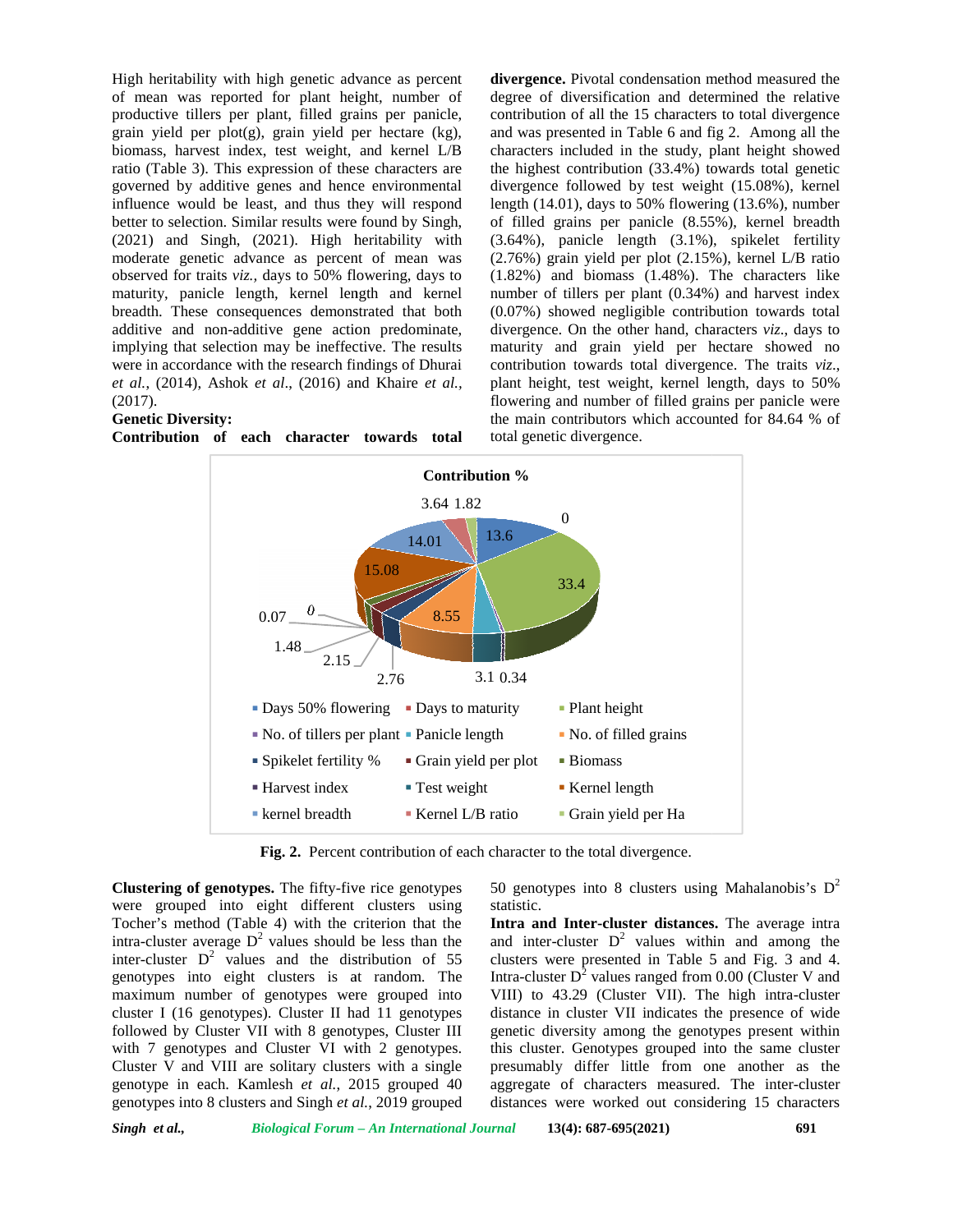|  | Table 4: Clustering of fifty-five genotypes of rice. |  |
|--|------------------------------------------------------|--|
|  |                                                      |  |

|                                           |                       |                                          |                                                                                                                                                                                                                                                               | Table 4: Clustering of fifty-five genotypes of rice. |                                      |                                        |                                                             |                                                                                                                                                     |  |  |
|-------------------------------------------|-----------------------|------------------------------------------|---------------------------------------------------------------------------------------------------------------------------------------------------------------------------------------------------------------------------------------------------------------|------------------------------------------------------|--------------------------------------|----------------------------------------|-------------------------------------------------------------|-----------------------------------------------------------------------------------------------------------------------------------------------------|--|--|
| <b>Clusters</b>                           | No. of genotypes      |                                          | Name of the genotypes                                                                                                                                                                                                                                         |                                                      |                                      |                                        |                                                             |                                                                                                                                                     |  |  |
| <b>Cluster I</b>                          | 16                    |                                          | HL19WS-33A-359, HL19WS-33B-171, HUR 105, HL19WS-33B-224, HL19WS-33A-604,<br>HL19WS-33A-625, HL19WS-33A-1, HL19WS-33A-60, HL19WS-33A-358, HL19WS-33B-<br>324, HL19WS-33A-139, HL19WS-33B-317, HL19WS-33B-127, HL19WS-33B-225,<br>HL19WS-33B-249, HL19WS-33A-61 |                                                      |                                      |                                        |                                                             |                                                                                                                                                     |  |  |
| <b>Cluster II</b>                         | 11                    |                                          | HL19WS-33A-49, HL19WS-33B-246, HL19WS-33A-51, HL19WS-33A-332, HL19WS-<br>33A-628, HL19WS-33B-359, HL19WS-33B-239, HL19WS-33A-66, HL19WS-33B-75,<br>HL19WS-33A-491, HL19WS-33A-135                                                                             |                                                      |                                      |                                        |                                                             |                                                                                                                                                     |  |  |
| <b>Cluster III</b><br><b>Cluster IV</b>   | 7<br>$\boldsymbol{9}$ |                                          | HL19WS-33A-59, HL19WS-33A-589                                                                                                                                                                                                                                 |                                                      |                                      |                                        |                                                             | HL19WS-33B-36, HL19WS-33B-405, DRR Dhan 48 HL19WS-33B-369, BRR Dhan 64,<br>HL19WS-33A-40, HL19WS-33A-39, HL19WS-33A-232, HL19WS-33A-26, HL19WS-33B- |  |  |
| <b>Cluster V</b>                          | 1                     |                                          | Samba Mahsuri                                                                                                                                                                                                                                                 |                                                      |                                      |                                        | 43, HL19WS-33B-128, HL19WS-33B-77, HL19WS-33B-361, MTU 1010 |                                                                                                                                                     |  |  |
| <b>Cluster VI</b><br><b>Cluster VII</b>   | $\mathbf{2}$<br>8     |                                          | HL19WS-33A-133, HL19WS-33A-137<br>252, HL19WS-33A-16, HL19WS-33A-12, HL19WS-33A-401                                                                                                                                                                           |                                                      |                                      |                                        |                                                             | HL19WS-33B-2, HL19WS-33B-6, HL19WS-33B-439, HL19WS-33B-182, HL19WS-33B-                                                                             |  |  |
| <b>Cluster VIII</b>                       | $\mathbf{1}$          |                                          | HL19WS-33A-367<br>Table 5: Intra and Inter cluster $D^2$ values among the eight clusters.                                                                                                                                                                     |                                                      |                                      |                                        |                                                             |                                                                                                                                                     |  |  |
|                                           | <b>Cluster I</b>      | <b>Cluster II</b>                        | <b>Cluster III</b>                                                                                                                                                                                                                                            | <b>Cluster IV</b>                                    | <b>Cluster V</b>                     | <b>Cluster VI</b>                      | <b>Cluster VII</b>                                          | <b>Cluster VIII</b>                                                                                                                                 |  |  |
| <b>Cluster I</b>                          | 12.01                 | 27.18                                    | 26.41                                                                                                                                                                                                                                                         | 20.84                                                | 42.5                                 | 73.55                                  | 40.55                                                       | 65.74                                                                                                                                               |  |  |
| <b>Cluster II</b>                         |                       | 16.26                                    | 33                                                                                                                                                                                                                                                            | 33.59                                                | 59.21                                | 41.87                                  | 31.04                                                       | 38.92                                                                                                                                               |  |  |
| <b>Cluster III</b>                        |                       |                                          | 17.79                                                                                                                                                                                                                                                         | 42.61                                                | 27.86                                | 90.54                                  | 42                                                          | 49.95                                                                                                                                               |  |  |
|                                           |                       |                                          |                                                                                                                                                                                                                                                               |                                                      |                                      |                                        |                                                             |                                                                                                                                                     |  |  |
|                                           |                       |                                          |                                                                                                                                                                                                                                                               |                                                      |                                      |                                        |                                                             |                                                                                                                                                     |  |  |
| <b>Cluster IV</b>                         |                       |                                          |                                                                                                                                                                                                                                                               | 24.9                                                 | 61.36                                | 81.26                                  | 52.15                                                       | 73.56                                                                                                                                               |  |  |
| <b>Cluster V</b>                          |                       |                                          |                                                                                                                                                                                                                                                               |                                                      | 0                                    | 108.66                                 | 71.01                                                       | 45.48                                                                                                                                               |  |  |
| <b>Cluster VI</b>                         |                       |                                          |                                                                                                                                                                                                                                                               |                                                      |                                      | 5.96                                   | 62.69                                                       | 49.01                                                                                                                                               |  |  |
| <b>Cluster VII</b><br><b>Cluster VIII</b> |                       |                                          | <b>Tocher Method</b>                                                                                                                                                                                                                                          |                                                      |                                      |                                        | 43.29                                                       | 58.06<br>$\bf{0}$                                                                                                                                   |  |  |
|                                           |                       | 6,6<br>62.69<br>$\frac{7}{43.29}$<br>430 | $\frac{5}{0}$<br>52.55<br><b>G</b>                                                                                                                                                                                                                            | 61.36<br>27.86<br>90.54<br>é,<br>37.04               | $\frac{4}{24.9}$<br><b>ROOM</b><br>비 | 3/7.79<br>ಜ<br>÷<br>2 <sub>16.26</sub> |                                                             |                                                                                                                                                     |  |  |

|                     | <b>Cluster I</b> | <b>Cluster II</b> | <b>Cluster III</b> | <b>Cluster IV</b> | <b>Cluster V</b> | <b>Cluster VI</b> | <b>Cluster VII</b> | <b>Cluster VIII</b> |
|---------------------|------------------|-------------------|--------------------|-------------------|------------------|-------------------|--------------------|---------------------|
| <b>Cluster I</b>    | 12.01            | 27.18             | 26.41              | 20.84             | 42.5             | 73.55             | 40.55              | 65.74               |
| <b>Cluster II</b>   |                  | 16.26             | 33                 | 33.59             | 59.21            | 41.87             | 31.04              | 38.92               |
| <b>Cluster III</b>  |                  |                   | 17.79              | 42.61             | 27.86            | 90.54             | 42                 | 49.95               |
| <b>Cluster IV</b>   |                  |                   |                    | 24.9              | 61.36            | 81.26             | 52.15              | 73.56               |
| <b>Cluster V</b>    |                  |                   |                    |                   |                  | 108.66            | 71.01              | 45.48               |
| <b>Cluster VI</b>   |                  |                   |                    |                   |                  | 5.96              | 62.69              | 49.01               |
| <b>Cluster VII</b>  |                  |                   |                    |                   |                  |                   | 43.29              | 58.06               |
| <b>Cluster VIII</b> |                  |                   |                    |                   |                  |                   |                    |                     |



*Singh et al., Biological Forum – An International Journal* **13(4): 687-695(2021) 692** Fig. 3. Cluster diagram representing eight clusters and their intra and inter distance  $D^2$  values.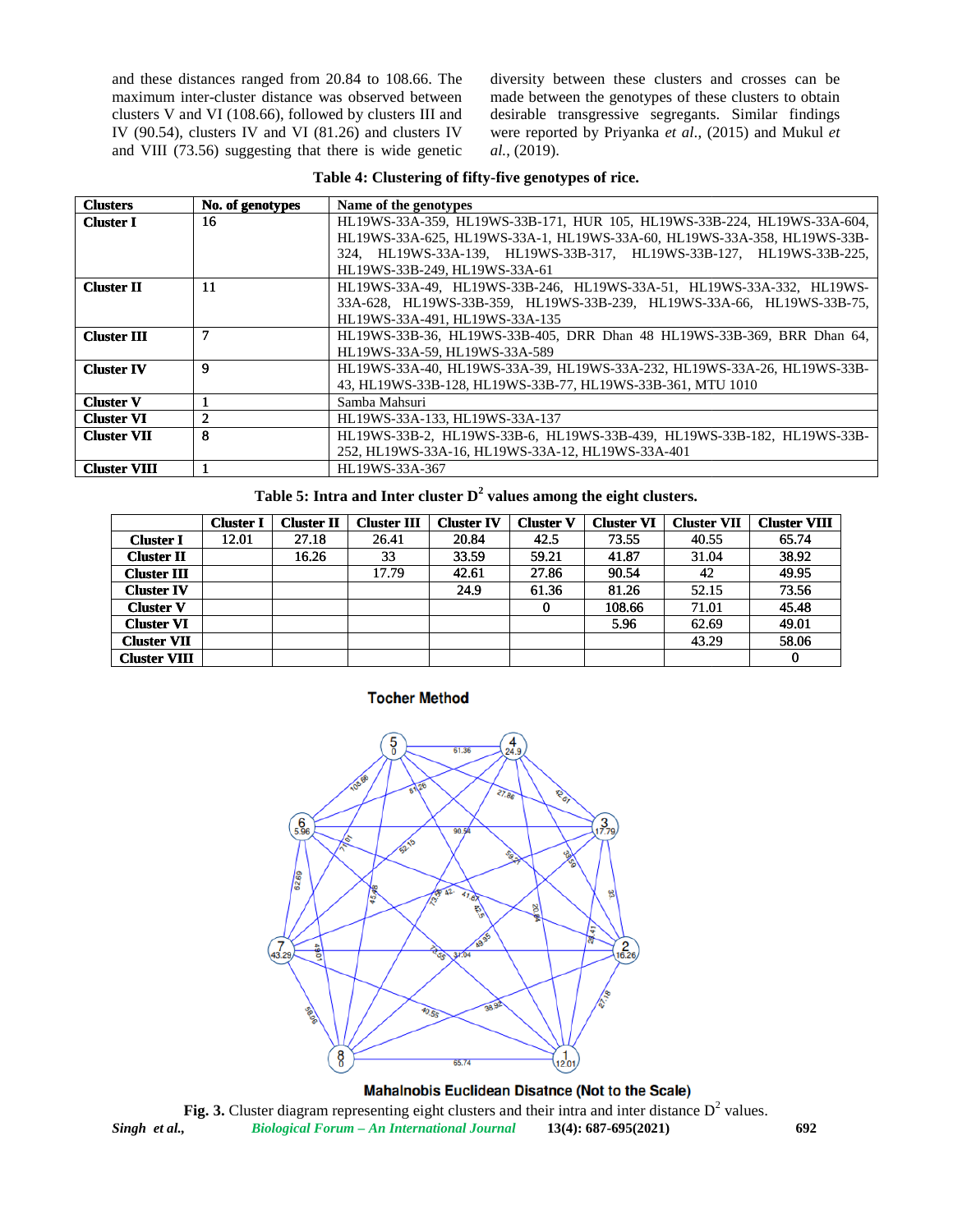

**Fig. 4.** Dendrogram showing the relationship among the fifty-five genotypes of rice.

**Cluster means.** Cluster means specifies the average performance of all the genotypes present in a specific cluster. The cluster mean values for 15 characters recorded in the present study are presented in Table 6. The cluster means of Days to 50 percent flowering ranged from 78.76 (Cluster IV) to 98.86 (Cluster VI). For days to maturity, cluster means varied between 102.43 (Cluster IV) to 121.94 (Cluster VI). Number of tillers per plant showed cluster means ranging from 6.33 (Cluster VI) to 11.34 (Cluster VIII). For plant height, cluster means ranged between 97.11 (Cluster V) and 161.11 (Cluster VI). Panicle length showed cluster means ranging from 21.83 (Cluster III) to 25.82 (Cluster IV).

*Singh et al., Biological Forum – An International Journal* **13(4): 687-695(2021) 693** The cluster means of filled grains per panicle ranged from 96.32 (Cluster VI) to 146.6 (Cluster V), spikelet fertility percent ranged from 71.07 (cluster VII) to 84.53 (cluster V), grain yield per plot ranged from 0.39 (cluster VIII) to 0.56 (cluster VI); biomass ranged from

1.96 (cluster III) to 2.81 (cluster VI); harvest index ranged from 22.03 (cluster VI) to 26.37 (cluster IV) and grain yield per hectare 2602.78 (Cluster VII) to 3117.59 (cluster VI). The cluster means for test weight were ranged from 13.9 (Cluster V) to 28.23 (cluster VI), kernel length ranged from 5.18 (Cluster V) to 7.72 (cluster VI), kernel breadth ranged from 1.52 (Cluster V) to 2.07 (Cluster VII) and kernel L/B ratio ranged from 2.81 (Cluster III) to 4.09 (cluster VI). The divergence in quantitative characters were also reported by Subudhi *et al*., (2008), Parikh *et al*., (2011), Priyanka *et al.*, (2015), Behera *et al.*, (2018) and Singh *et al.*, (2020). Discrepancies in the results could be attributed to dissimilar sets of genotypes as well as the role of environmental variability, as stated by Barhate *et al.*, (2020). The above results indicated a wide range of mean values between the clusters and these clusters can be exploited in the breeding programs for specific trait improvement. **Fig. 4.** Dendrogram showing the relationship among the fifty-five genotypes of rice.<br> **Performance of all the genotypes present in a specifies ranged from 22.03 (cluster VI) to 281 cluster VI)<br>
cluster VI) to 3117 cluster** ster means specifies the average 1.96 (cluster III) to 2.81 (cluster VI); harvest index ranged mom 22.03 (cluster V1) to 26.37 (cluster V1) and mean values for 15 characters grain yield per hectare 2602.78 (Cluster VII) t 26.37 (cluster IV) and<br>
re 2602.78 (Cluster VII) to 3117.59<br>
uster means for test weight were<br>
Cluster V) to 28.23 (cluster VI),<br>
d from 5.18 (Cluster V) to 7.72<br>
breadth ranged from 1.52 (Cluster<br>
VII) and kernel L/B rati *al.*, (2020). Discrepancies in the results could be ibuted to dissimilar sets of genotypes as well as the e of environmental variability, as stated by Barhate *al.*, (2020). The above results indicated a wide range mean v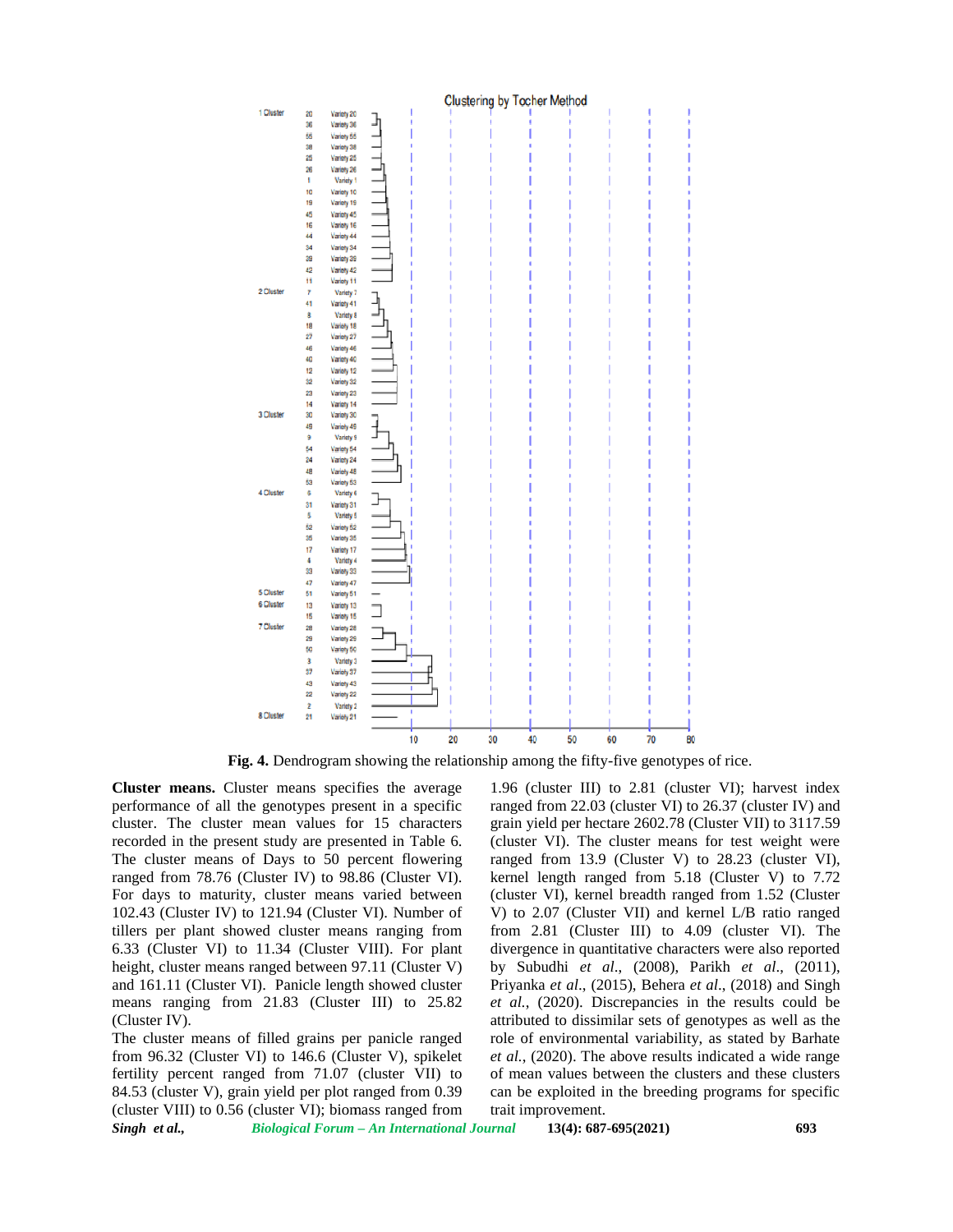|                          | <b>Cluster</b> | <b>Cluster</b><br>$\mathbf{I}$ | <b>Cluster</b><br>Ш | <b>Cluster</b><br>IV | <b>Cluster</b> | <b>Cluster</b><br>VI | <b>Cluster</b><br>VII | <b>Cluster</b><br><b>VIII</b> | <b>Times</b><br>ranked<br>1st | contribution<br>$\frac{0}{0}$ |
|--------------------------|----------------|--------------------------------|---------------------|----------------------|----------------|----------------------|-----------------------|-------------------------------|-------------------------------|-------------------------------|
| Days 50% flowering       | 84.17          | 85.15                          | 86.76               | 78.76                | 96.56          | 98.56                | 88.9                  | 96.22                         | 202                           | 13.6                          |
| Days to maturity         | 107.72         | 108.67                         | 110.24              | 102.43               | 120.44         | 121.94               | 112.44                | 119.78                        | $\Omega$                      | $\Omega$                      |
| <b>Plant height</b>      | 103.47         | 134.21                         | 108.62              | 110.18               | 97.11          | 161.1                | 129.9                 | 148.17                        | 496                           | 33.4                          |
| No. of tillers per plant | 8.84           | 8.63                           | 9.07                | 9.74                 | 9.43           | 6.33                 | 8.34                  | 11.34                         | 5                             | 0.34                          |
| Panicle length           | 23.38          | 24.49                          | 21.83               | 23.99                | 22.42          | 25.82                | 25.59                 | 22.39                         | 46                            | 3.1                           |
| No. of filled grains     | 108.97         | 106.98                         | 127.04              | 102.06               | 146.6          | 96.32                | 102.1                 | 103.68                        | 127                           | 8.55                          |
| Spikelet fertility %     | 78.91          | 77.79                          | 78.43               | 81.86                | 84.53          | 81.38                | 71.07                 | 72.02                         | 41                            | 2.76                          |
| Grain yield per plot     | 0.55           | 0.55                           | 0.49                | 0.53                 | 0.51           | 0.56                 | 0.47                  | 0.39                          | 32                            | 2.15                          |
| <b>Biomass</b>           | 2.16           | 2.6                            | 1.96                | 2.27                 | 2.01           | 2.81                 | 2.39                  | 2.34                          | 22                            | 1.48                          |
| <b>Harvest index</b>     | 26.34          | 24.33                          | 25.75               | 26.37                | 25.85          | 22.03                | 23.8                  | 22.06                         |                               | 0.07                          |
| Grain vield per Ha       | 3053.86        | 3043.16                        | 2703.17             | 2940.12              | 2843.21        | 3117.59              | 2602.78               | 2156.17                       | $\theta$                      | $\theta$                      |
| <b>Test weight</b>       | 21.94          | 22.91                          | 19.46               | 20.94                | 13.9           | 28.23                | 22.81                 | 15.38                         | 224                           | 15.08                         |
| <b>Kernel length</b>     | 6.38           | 6.24                           | 5.46                | 6.38                 | 5.18           | 7.72                 | 6.22                  | 5.69                          | 208                           | 14.01                         |
| kernel breadth           | 1.82           | 1.92                           | 1.97                | 1.73                 | 1.52           | 1.89                 | 2.07                  | 1.61                          | 54                            | 3.64                          |
| kernel L/B ratio         | 3.51           | 3.28                           | 2.81                | 3.69                 | 3.42           | 4.09                 | 3.04                  | 3.53                          | 27                            | 1.82                          |

**Table 6: Mean values of eight clusters estimated by Tocher's method from 55 rice genotypes.**

## **CONCLUSION**

The current study required an interrelationship between yield and other traits among the 55 tested genotypes due to the presence of adequate genetic variability, heritability, and genetic advance. Grain yield per plot, biomass, and grain yield per hectare all had high estimates of GCV, PCV, and heritability, as well as high genetic advance. For a successful breeding program selection of genetically diverse parents is an important prerequisite so as to obtain better and desirable recombinants. Based on the inter-cluster distances, clusters V and VI are highly divergent followed by clusters III and IV and genotypes included in these clusters can be crossed. However, in addition to genetic distance, *per se* yield and yield contributing traits should be taken into consideration. Taking these factors such as genetic distance and *per se* performance into consideration, genotypes *viz*.,HL19WS-33B-369, DRR Dhan 48, HL19WS-33A-137, BRR Dhan 64, HL19WS-33A-589, HL19WS-33A-133 and Sambha Mahsurican be selected for the use in the breeding programmes as they are present in divergent clusters and have better *per se* performance.

**Acknowledgment.** The authors thankfully acknowledge IRRI-South Asia Hub, Hyderabad for providing the requisite germplasm and Harvest Plus Project of IRRI funded by IFPRI-CIAT, USA for their support to get this work accomplished.

#### **REFERENCES**

- Arunachalam, V. (1981). Genetic distance in plant breeding. *Indian Journal of Genetics and Plant Breeding*, *41*, 226-236.
- Ashok, S., Jyothula, D. P. B., Babu, D. R., & Rao, V. S. (2016). Studies on genetic variability, heritability and genetic advance for yield components and grain quality parameters of rice (*Oryza sativa* L.). *The Andhra Agriculture J*o*urnal*, *63*(3): 575-579.
- Barhate, K. K., Jadhav, M. S., & Bhavsar, V. V. (2021). Genetic variability, heritability and genetic advance in aromatic lines of rice (*Oryza sativa* L.). *Journal of Pharmacognosy and Phytochemistry*, *10*(3), 360-362.
- Behera, Biswaranjan, Simanchal Sahu, Rajesh Kumar Kar, and Ritu Kumari Pandey (2018). Studies on genetic variability for some metric traits in slender grain rice genotypes. *Journal of Applied and Natural Science, 10*(1): 375-378.
- Behera, P. P., Singh, S. K., Singh, D. K., Reddy, Y. S., Habde, S., Khaire, A., & Ashrutha, M. A. (2018). Genetic diversity analysis of rice (*Oryza sativa* L.) genotypes with high grain zinc content for yield and yield traits. *Journal of Pharmacognosy and Phytochemistry*, *7*(4), 1319-1323.
- Burton, G. W. (1952). Quantitative inheritance in grasses. *Proceedings of the VI International Grassland Congress, 1952*, 277-283.
- DE&S, (2020). https://eands.dacnet.nic.in/PDF/Pocket%202020- %20Final%20web%20file.pdf
- Dhurai, S. Y., Bhati, P. K., & Saroj, S. K. (2014). Studies on genetic variability for yield and quality characters in rice (*Oryza sativa* L.) under integrated fertilizer management. *The Bioscan*, *9*(2), 745-748.
- Edukondalu, B., Reddy, R. V., Rani, S. T., Kumari, C. A., & Soundharya, B. (2017). Studies on variability, heritability, correlation and path analysis for yield, yield attributes in rice (*Oryza sativa* L.). *International Journal of Current Microbiology and Applied Sciences*, *6*(10), 2369-2376.
- FAO, 2019. https:/[/www.fao.org/publications/sofa/2019/en/](www.fao.org/publications/sofa/2019/en/)
- Hanson, C. H., Robinson, H. F., & Comstock, R. E. (1956). Biometrical studies of yield in segregating populations of Korean lespedeza 1. *Agronomy journal*, *48*(6), 268-272.
- IRRI-Rice today-https://ricecrp.org/importance-of-rice/
- Islam, M. A., Raffi, S. A., Hossain, M. A., & Hasan, A. K. (2015). Analysis of genetic variability, heritability and genetic advance for yield and yield associated traits in some promising advanced lines of rice. *Progressive Agriculture*, *26*(1), 26-31.
- Jayasudha, S., & Sharma, D. (2010). Genetic parameters of variability, correlation and path-coefficient for grain yield and physiological traits in rice (*Oryza sativa* L.) under shallow lowland situation. *Electronic Journal of Plant Breeding*, *1*(5), 1332-1338.